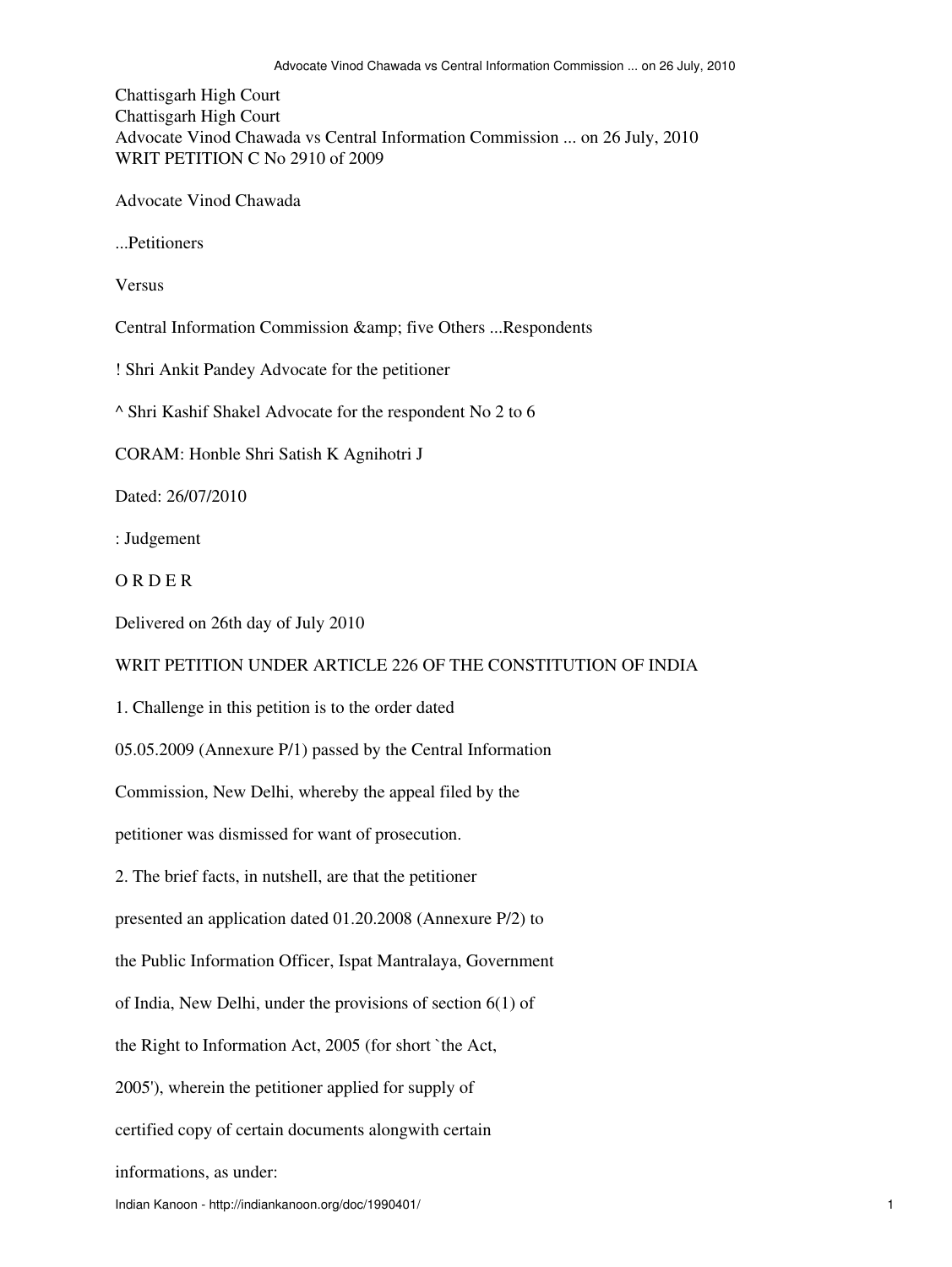"(i) certified copies of the inspection report of Prakash Industries Ltd., Champa-Janjgir (C.G.) prepared by Joint Plant Committee under Ministry of Steel, Govt. of India and submitted the same before committee of Ministry of Coal, Govt. of India regarding allocation of concessions of Coal Blocks i.e. Urtaan, Beaharaband North and Vijay Central Coal Blocks.

(ii) certified copies of official Memorandum presented by Prakash Industries Limited, Champa Janjgir (C.G.) in respect of subject noted in above col. No. (i); and

(iii) the reasons for not publishing the abovementioned information on the official website of the Steel Ministry as is statutory required as per section  $4(1)$  of the Right to Information Act.  $\&$ quot;

3. The request of the petitioner was forwarded to the

Executive Secretary & amp; CPIO, Joint Plant Committee, Kolkata

on 10.10.2008 (Annexure P/3). The Director and Public

Information Officer, Ministry of Steel, refused to supply

the information as sought for by the petitioner vide letter

dated 03.11.2008 (Annexure P/11) on the ground that the

documents have been forwarded to the Joint Plant Committee

in respect of para 1 of his application, in respect of para

2 of the application, the same was refused on the ground

that the allotment of Vijay Central Coal Block is to be

finalized and the matter is subjudice before the Hon'ble

court as the same relates to the Ministry of Coal, the

application may be presented before the Ministry of Coal.

Being aggrieved, the petitioner preferred first appeal

before the appellate authority, Ministry of Steel,

Government of India on 17.11.2008 (Annexure P/5) under the

provisions of section 19(1) of the Act, 2005. The first

appellate authority dismissed the appeal by order dated

01.12.2008 (Annexure P/6) holding as under:

"en la[;k & 1 dks bl ea=ky; ds fnukad 10- 10-2008 ds vuqlkj tsihlh dks varfjr dj fn;k x;k gSA tSlk vkids }kjk crk;k x;k gS fd tsihlh us vHkh rd dksbZ m Rrj ugha fn;k x;k gSA vr% vkidks fuEufyf[kr irs ij tsihlh ds vihyh; izkf/kdkjh ls laidZ djus dh lykg nh tkrh  $gS\%$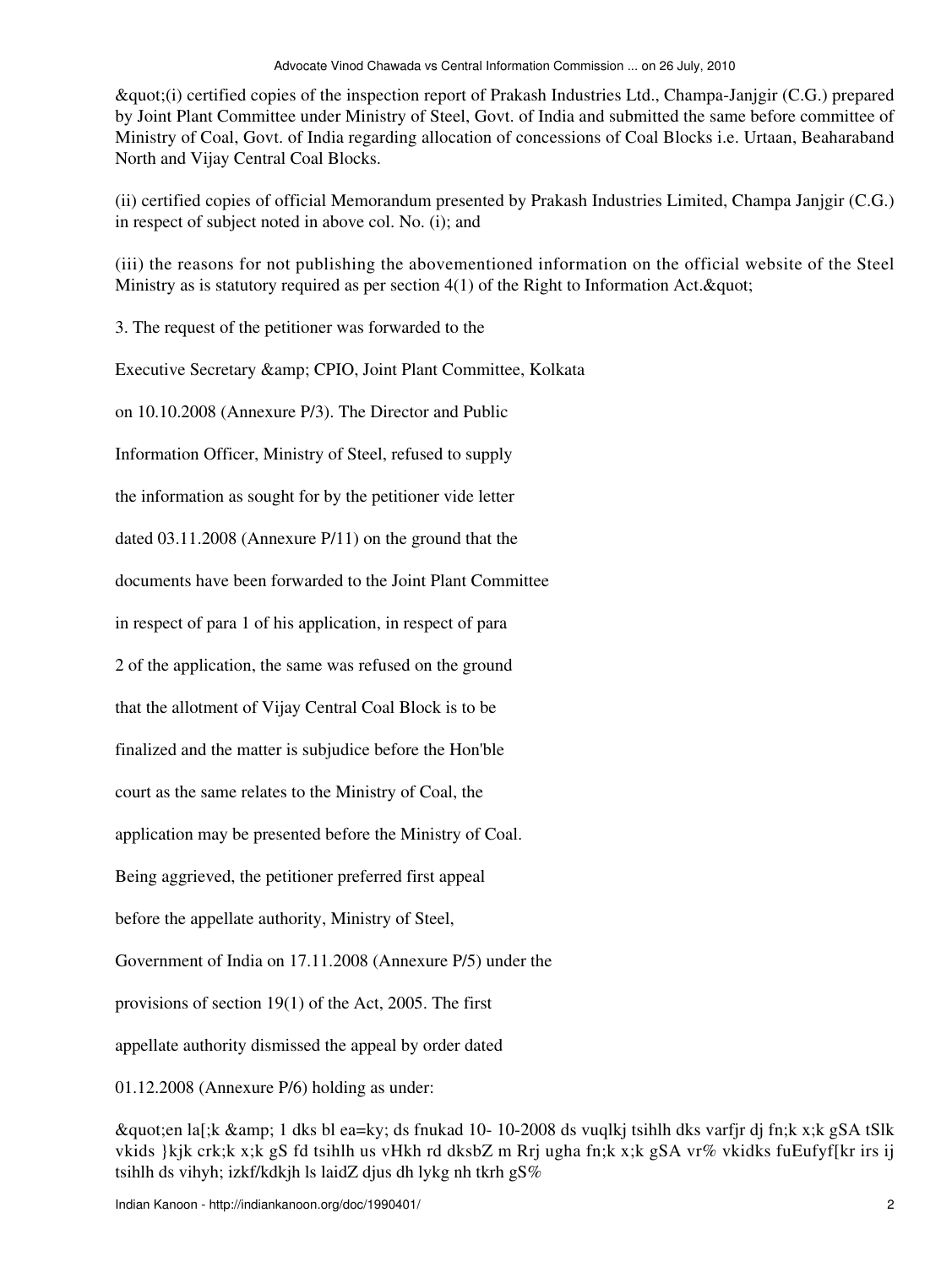MkW- mn; izrki flag]

la;qDr lfpo ,oa vihyh; izkf/kdkjh]

TokbaV IykaV desVh]

m|ksx Hkou]

ubZ fnYyhA

2] en la[;k & amp; 2 ds laca/k esa mYys[kuh; gS fd okafNr lwpuk ds fy, vkidks dks;yk ea=ky; ls laidZ djus dh lykg nh xbZ Fkh D;ksafd ;g fo"k; muls lacaf/kr gS vkSj ;g ekeyk U;k;k/khu gSA vr% vki bl lwpuk ds fy, ihvkbZvks] dks;yk ea=ky; ls laidZ dj ldrs gSaA

3] vihy ds en la[;k & amp; 3 ds laca/k esa ;g iqu% dgk tkrk gS fd lwpuk dk vf/kdkj vf/kfu;e] 2005 ds varxZr vfuok;Z :Ik ls crkbZ tkus okyh lHkh lwpuk,a igys ls gh ea=ky; dh oSclkbV ij miyC/k gS vkSj tSlk vkids }kjk vuqjks/k fd;k x;k gS] lHkh uksfVaXl vkSj i=kpkj dks vku ykbu miyC/k djokus dk dksbZ izLrko ugha  $gSA\&$ quot;

4. Thereafter, the petitioner received three more

communications on 3.12.2008 (Annexure P/7), 23.10.2008

(Annexure P/8) and 29.12.2008 (Annexure P/9). Being

aggrieved, the petitioner preferred a second appeal under

the provisions of section 6 read with section 19(3) of the

Act, 2005 on 06.01.2009 (Annexure P/10). The same was also

dismissed vide order dated 05.05.2009 (Annexure P/1) for

want of prosecution.

5. Shri Pandey, learned counsel appearing for the petitioner would submit that the Central Information Commission (Appeal Procedure) Rules, 2005 (for short `the Rules, 2005') provides for filing of an appeal and hearing of the appeal. Rule 7 of the Rules, 2005 provides that the appellant may opt not to be present and in that event, final decision may be taken on the basis of documents and after affording opportunity of hearing to the respondents. The respondent No. 1 committed serious error in dismissing the appeal for want of prosecution without examining the second appeal of the petitioner, by the impugned order dated 05.05.2009 (Annexure P/1).

6. On the other hand, Shri Kashif Shakeel, learned counsel appearing for the respondent No. 2 to 6 would make submission on merit. However, with regard to averment of dismissal of the appeal for want of prosecution, he would submit that the appeal was disposed of after considering the facts submitted by the Director, CPIO, Ministry of Steel. Thus, the grievance of the petitioner that the appeal was dismissed for want of prosecution, is contrary to the facts and record.

7. Heard learned counsel for the parties, perused the pleadings and documents appended thereto.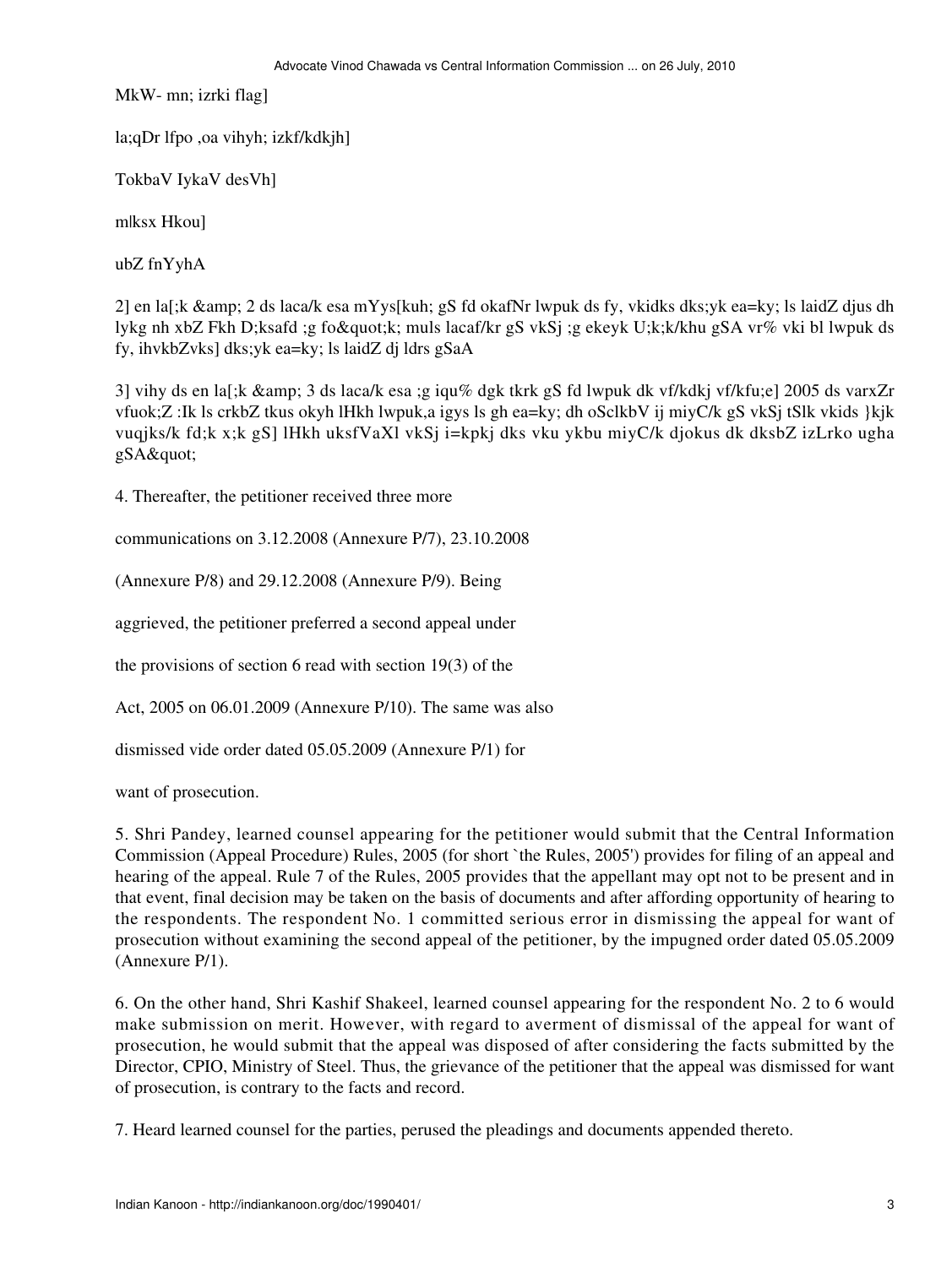8. Without going into the merits of the case, I would examine the only question asto whether the second appeal can be dismissed by the respondent No. 1 on the ground that the appellant has not appeared for hearing on 02.03.2009 and 05.05.2009. The appellant has further not responded to the notice for hearing nor has submitted any comments or rejoinder on the submission made by the respondents. Thus, it was presumed that he was no more interested in pursuing the matter and the appeal was disposed of.

9. In the appeal preferred before the respondent No. 1 (Annexure P/12), it was clearly stated by the petitioner that the appeal may be considered on merit and in its perspective without insisting on appearance of the petitioner/appellant, which reads as under: "jgh ckr vk;ksx ds le{k lquokbZ fn- 20-03- 09 dks vihykFkhZ ds mifLFkr gksus dh rks bl laca/k es vihykFkhZ }kjk viuh ewy vihy ds i`"B dz- 8 dh dafMdk 3 esa gh foLrkfjr :Ik ls lacaf/kr oS/kkfud izko/kkuksa dk mYys[k djrs gq, O;fDrxr mifLFkfr ekQh pkgrs gq, xq.k&nks"k ds vk/kkj ij f}rh; vihy ds fujkdj.k dk vuqjks/k fd;k x;k gSA vr,o] rnuqlkj vihy ds fujkdj.k dk vuqjks/k gSA"

10. In the notice of hearing dated 24.03.2009 (Annexure

 $P/14$ ), it was clearly stated that  $\&$  quot; In the event of failure

by you to appear for the hearing, the Commission shall pass

an ex-parte order & quot; and further & quot; The appellant Sh. Vinod

Chawada may also present in person or through an authorized

representative for hearing & quot;.

11. The contents of para 3 of the notice dated 24.03.2009 (Annexure P/14) has been replied by the petitioner vide communication dated 30.03.2009 (Annexure P/15) that the he may be exempted from appearing on the date of hearing i.e. 05.05.2009 and the case may be decided on the basis of merit.

12. Rule 7(2) of the Rules, 2005 reads as under:  $\&$ quot; 7. Personal presence of the appellant or complainant. -

(1) xxx xxx xxx

(2) The appellant or the complainant, as the case may be, may at his discretion at the time of hearing of the appeal or complaint by the Commission be present in person or through his duly authorized representative or may opt not to be present.

(3) xxx xxx xxx

 $(4)$  xxx xxx  $x$ xx  $\&$ quot;

13. On bare perusal of the Rules, it is clear that the

appellant or complainant may be present in person or his

duly authorized representative or may opt not to be present.

The Commission may decide the appeal on merit without

insisting on presence of the appellant. It is crystal clear